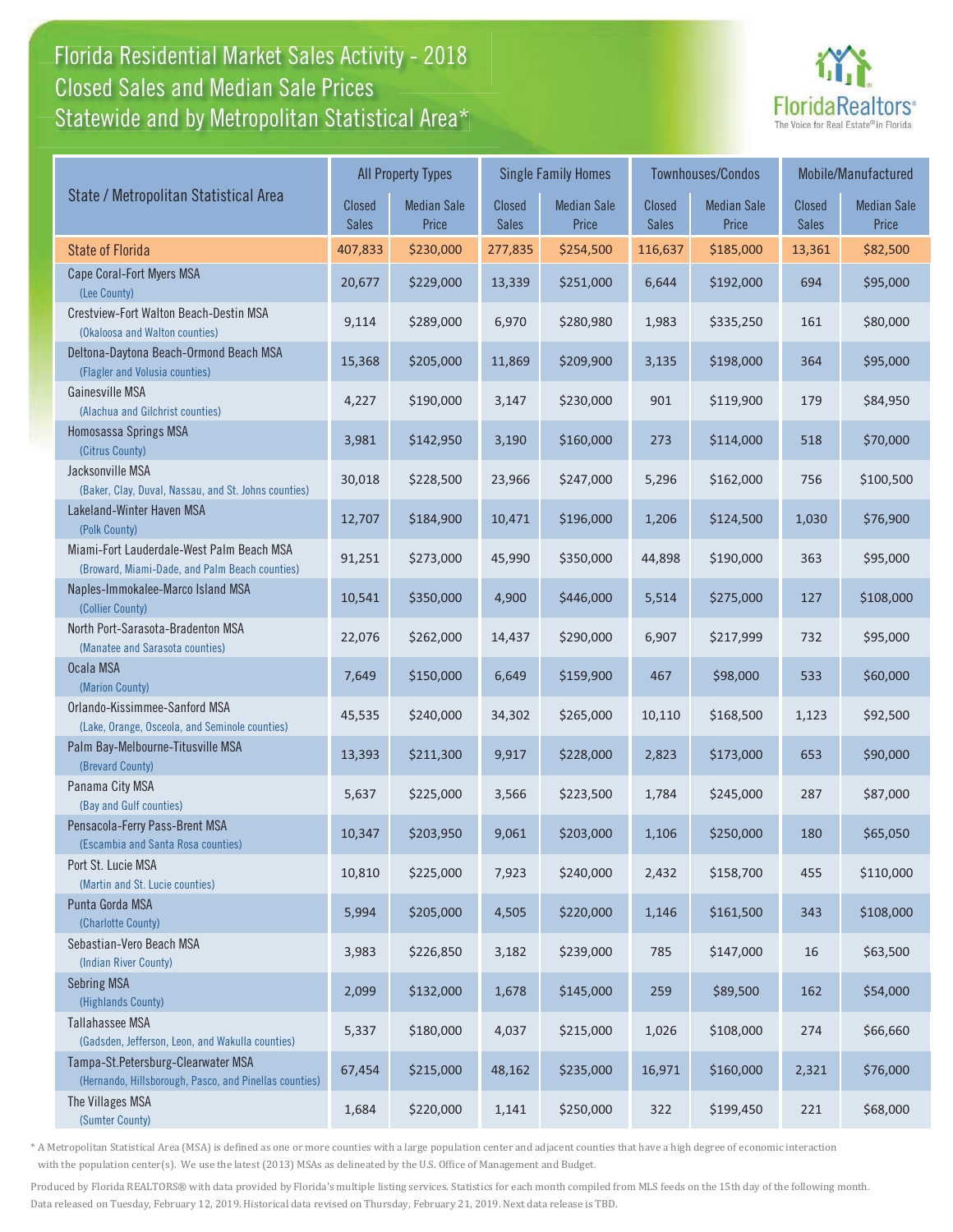## Florida Residential Market Sales Activity - 2018 Florida Residential Market Sales Activity Listed by County Closed Sales and Median Sale Prices



| County                     | <b>All Property Types</b>     |                             |                               | <b>Single Family Homes</b>  |                        | Townhouses/Condos           | Mobile/Manufactured |                             |
|----------------------------|-------------------------------|-----------------------------|-------------------------------|-----------------------------|------------------------|-----------------------------|---------------------|-----------------------------|
|                            | <b>Closed</b><br><b>Sales</b> | <b>Median Sale</b><br>Price | <b>Closed</b><br><b>Sales</b> | <b>Median Sale</b><br>Price | Closed<br><b>Sales</b> | <b>Median Sale</b><br>Price | Closed<br>Sales     | <b>Median Sale</b><br>Price |
| Alachua County             | 4,053                         | \$194,900                   | 3,045                         | \$230,000                   | 901                    | \$119,900                   | 107                 | \$89,500                    |
| <b>Baker County</b>        | 289                           | \$188,900                   | 242                           | \$193,128                   | 0                      | (No Sales)                  | 47                  | \$101,000                   |
| <b>Bay County</b>          | 5,268                         | \$224,000                   | 3,263                         | \$220,000                   | 1,754                  | \$245,000                   | 251                 | \$89,000                    |
| <b>Bradford County</b>     | 271                           | \$129,900                   | 209                           | \$145,500                   | $\overline{2}$         | \$118,500                   | 60                  | \$78,500                    |
| <b>Brevard County</b>      | 13,393                        | \$211,300                   | 9,917                         | \$228,000                   | 2,823                  | \$173,000                   | 653                 | \$90,000                    |
| <b>Broward County</b>      | 32,972                        | \$255,000                   | 15,639                        | \$353,500                   | 17,168                 | \$165,000                   | 165                 | \$110,000                   |
| <b>Calhoun County</b>      | 47                            | \$120,000                   | 42                            | \$125,750                   | 0                      | (No Sales)                  | 5                   | \$65,000                    |
| <b>Charlotte County</b>    | 5,994                         | \$205,000                   | 4,505                         | \$220,000                   | 1,146                  | \$161,500                   | 343                 | \$108,000                   |
| <b>Citrus County</b>       | 3,981                         | \$142,950                   | 3,190                         | \$160,000                   | 273                    | \$114,000                   | 518                 | \$70,000                    |
| <b>Clay County</b>         | 3,732                         | \$209,500                   | 3,192                         | \$224,000                   | 326                    | \$142,000                   | 214                 | \$89,900                    |
| <b>Collier County</b>      | 10,541                        | \$350,000                   | 4,900                         | \$446,000                   | 5,514                  | \$275,000                   | 127                 | \$108,000                   |
| <b>Columbia County</b>     | 770                           | \$141,050                   | 598                           | \$165,000                   | 0                      | (No Sales)                  | 172                 | \$72,000                    |
| <b>DeSoto County</b>       | 322                           | \$139,250                   | 213                           | \$159,000                   | 33                     | \$138,000                   | 76                  | \$85,900                    |
| <b>Dixie County</b>        | 183                           | \$86,750                    | 91                            | \$120,000                   | 14                     | \$135,000                   | 78                  | \$62,000                    |
| <b>Duval County</b>        | 15,859                        | \$196,000                   | 12,773                        | \$211,750                   | 2,908                  | \$144,000                   | 178                 | \$80,000                    |
| <b>Escambia County</b>     | 5,653                         | \$179,000                   | 4,693                         | \$176,000                   | 883                    | \$249,000                   | 77                  | \$55,818                    |
| <b>Flagler County</b>      | 3,077                         | \$222,000                   | 2,573                         | \$225,000                   | 437                    | \$220,000                   | 67                  | \$119,000                   |
| <b>Franklin County</b>     | 307                           | \$315,000                   | 249                           | \$360,000                   | 48                     | \$162,500                   | 10                  | \$75,000                    |
| <b>Gadsden County</b>      | 299                           | \$137,500                   | 254                           | \$150,000                   | 0                      | (No Sales)                  | 45                  | \$61,850                    |
| <b>Gilchrist County</b>    | 174                           | \$128,000                   | 102                           | \$172,000                   | 0                      | (No Sales)                  | 72                  | \$83,000                    |
| <b>Glades County</b>       | 104                           | \$87,000                    | 46                            | \$142,500                   | 0                      | (No Sales)                  | 58                  | \$70,000                    |
| <b>Gulf County</b>         | 369                           | \$240,000                   | 303                           | \$268,000                   | 30                     | \$260,000                   | 36                  | \$70,000                    |
| <b>Hamilton County</b>     | 81                            | \$80,250                    | 57                            | \$117,500                   | 0                      | (No Sales)                  | 24                  | \$61,250                    |
| <b>Hardee County</b>       | 102                           | \$123,000                   | 87                            | \$135,000                   | $\mathbf 0$            | (No Sales)                  | 15                  | \$50,000                    |
| <b>Hendry County</b>       | 286                           | \$140,995                   | 206                           | \$154,445                   | 14                     | \$100,000                   | 66                  | \$90,000                    |
| <b>Hernando County</b>     | 4,699                         | \$160,000                   | 3,959                         | \$170,000                   | 210                    | \$135,000                   | 530                 | \$79,500                    |
| <b>Highlands County</b>    | 2,099                         | \$132,000                   | 1,678                         | \$145,000                   | 259                    | \$89,500                    | 162                 | \$54,000                    |
| <b>Hillsborough County</b> | 26,280                        | \$230,000                   | 20,184                        | \$248,500                   | 5,752                  | \$165,000                   | 344                 | \$117,000                   |
| <b>Holmes County</b>       | 119                           | \$106,000                   | 97                            | \$114,500                   | 0                      | (No Sales)                  | 22                  | \$75,750                    |
| <b>Indian River County</b> | 3,983                         | \$226,850                   | 3,182                         | \$239,000                   | 785                    | \$147,000                   | 16                  | \$63,500                    |
| Jackson County             | 271                           | \$109,000                   | 227                           | \$126,000                   | 0                      | (No Sales)                  | 44                  | \$58,250                    |
| Jefferson County           | 139                           | \$176,000                   | 106                           | \$240,000                   | $\overline{2}$         | \$151,000                   | 31                  | \$102,993                   |
| Lafayette County           | $21\,$                        | \$142,500                   | $17$                          | \$149,000                   | 0                      | (No Sales)                  | 4                   | \$51,500                    |
| <b>Lake County</b>         | 7,600                         | \$220,000                   | 6,529                         | \$230,000                   | 446                    | \$192,385                   | 625                 | \$93,250                    |
| Lee County                 | 20,677                        | \$229,000                   | 13,339                        | \$251,000                   | 6,644                  | \$192,000                   | 694                 | \$95,000                    |

Produced by Florida REALTORS® with data provided by Florida's multiple listing services. Statistics for each month compiled from MLS feeds on the 15th day of the following month. Data released on Tuesday, February 12, 2019. Historical data revised on Thursday, February 21, 2019. Next data release is TBD.